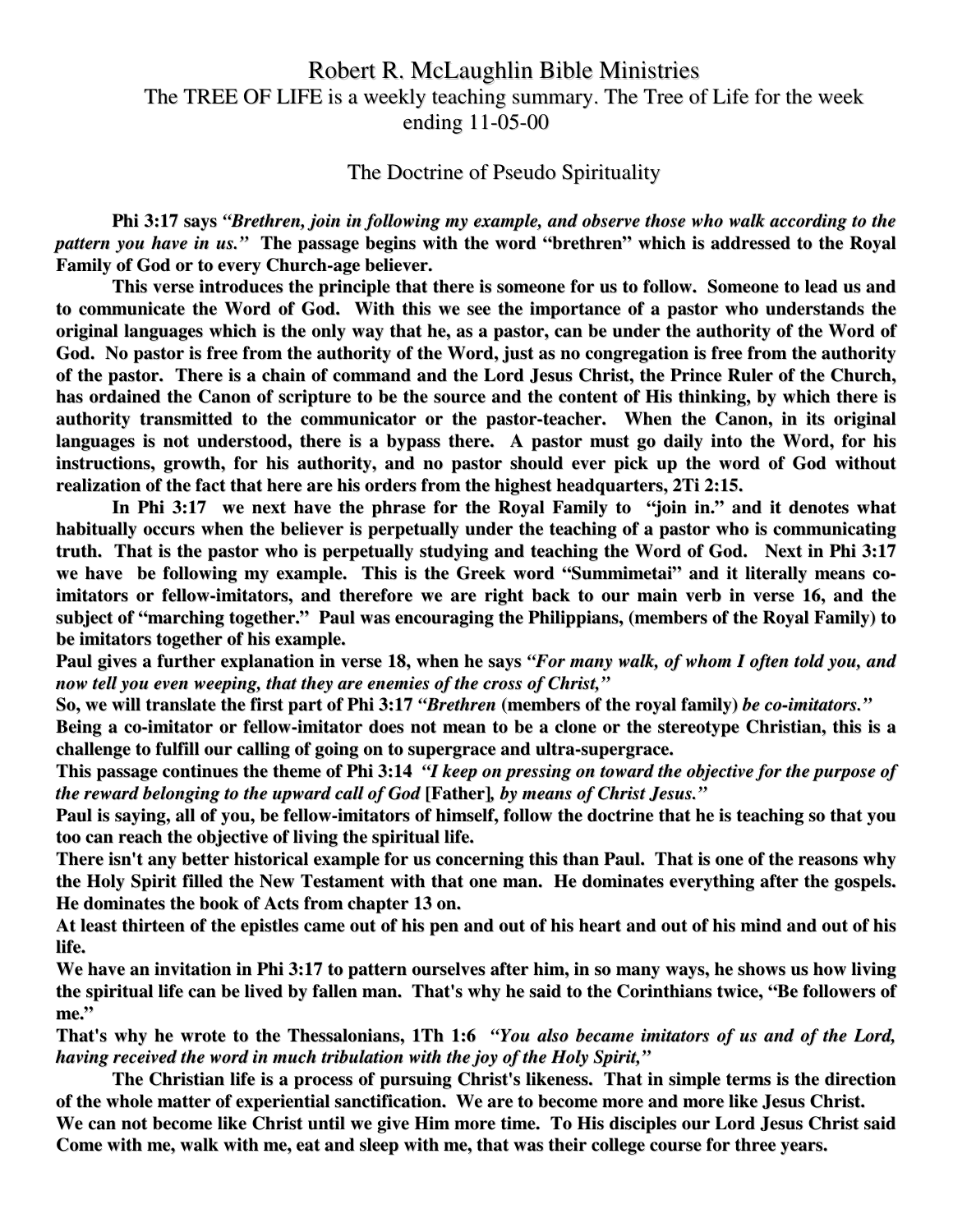**He chose them, the Bible says, Mar 3:14** *"And He appointed twelve, that they might be with Him,"*

**He said, "Follow Me." that particular command has not been replaced or improved upon.**

To Peter and Andrew in Mat 4:19 "He said to them, Follow Me, and I will make you fishers of men." **The next verse says they immediately left the nets, and followed Him.**

He says to all of us Mat 16:24 "If anyone wishes to come after Me, let him deny himself, and take up his *cross, and follow Me."*

**He said in Joh 10:27** *"My sheep hear My voice, and I know them, and they follow Me;"*

The whole matter of the Christian life and Christianity is this matter of following Christ to become more **and more like Him.**

The most significant passage to us is the Word of God the Father in Romans 8:29, which records for us that God the Father's purpose in saving us was that we might be conformed to the image of His Son. **Christ called us to be like Him.**

**This should be the goal of every Christian, to become more and more like Jesus Christ.**

**With one simple statement, Paul reduced the Christian life to its lowest common denominator, Phi 3:13** *"constantly forgetting the things that lie behind and pursuing vigorously to what lies ahead,"*

If we're going to become like Christ, we have to know what Christ was like. If we want to know what **Christ is like we go to the Bible because this is the revelation of Christ.**

The Old Testament sets the scene for Him, creates the need for Him, announces that He is coming. The **gospels record His arrival, the book of Acts records the immediate impact, the epistles delineate the significance of His life and ministry, the Revelation talks about the consummation. But Christ is the focus of it all.**

As we study the Word of God, we study it in order that we might know what Christ is like.

We are also dependent on the spiritual work of changing us into the image of Christ which is the work of **the Holy Spirit.**

A Spirit-filled believer who lets the Word about Christ dwell in him richly is one who progresses toward **the goal.**

In our passage Phi 3:17 we must be careful however, the idea that we are supposed to imitate those who **seem to be spiritual ts absolutely incorrect. We must beware of pseudo-spirituality and personality imitation.**

**This imitation does not imply loss of individuality or personality.**

**This is where many Christians get into trouble, they become involved with personality imitation, they mimic they lose their individuality.**

**Character transformation is justified but not personality imitation.**

**When Christians suppress their own individuality and personality they are no longer normal. We cannot imitate someone else and use their individuality and personality and call it spirituality.**

The book of Hebrews say the same thing as Paul said in Philippians, Heb 13:7 "Remember those who led you, who spoke the word of God to you; and considering the result of their conduct, imitate their faith [not **their personality, or mannerisms, or life-style, but their pistis, their doctrine]***."*

We are not to copy the lifestyle of Paul or of a pastor or of any Christian leader or anyone we deem to be **spiritual. Rom 3:23 tells us why** *"for all have sinned and fallen short of the glory of God,"*

**Every apostle had an Old Sin Nature just as every pastor does.**

**Everyone has different strengths and weaknesses, we are to imitate Paul's message not his personal life.** As Church-age believers, we are to copy or imitate the doctrinal teaching of Paul, Peter, John, and not the personality or the lifestyle of these great men. Imitation then is used in the sense of learning. **Imitation of someone else's personality is loss of personality.**

**To the extent you imitate someone else, you lose your individuality.**

**So we are to imitate the doctrine not the one who gives the doctrine.**

**Paul's skill in the mystery doctrine of the Church-age is definitely something we need imitate.**

**Many believers are distracted from the plan of God through imitation or concentration on personality, lifestyle, prohibitions, emotions, and ascetics.**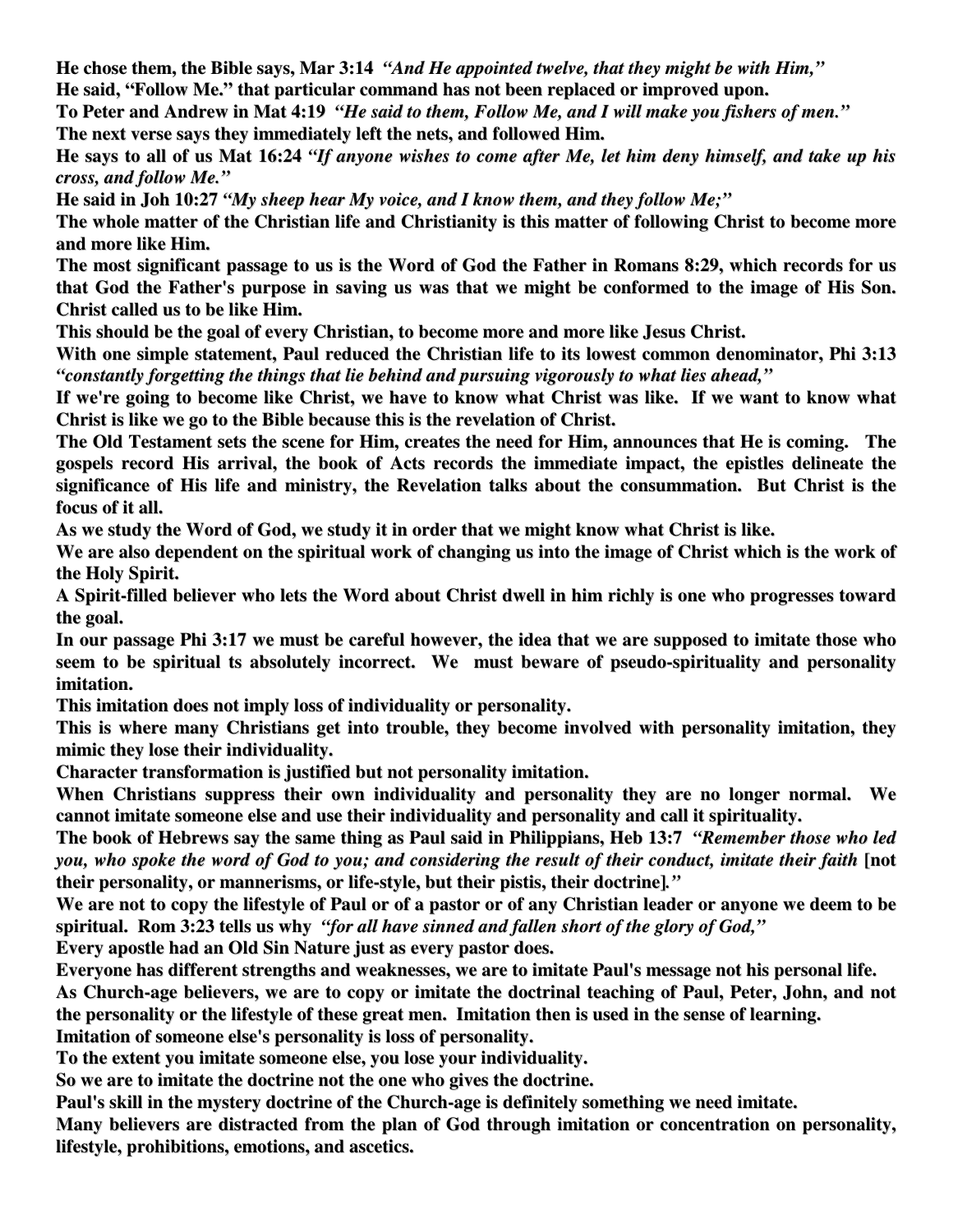**There are all sorts of imitations that Christians get themselves involved in which serves to become a distraction in the Christian way of life. The Sabbath observance, tithing, morality apart from virtue, or ritual without reality. All of these are examples of Pseudo-spirituality and most arise out of legalism.**

Legalism is defined as the strictness in conforming to a code of deeds, observances, and dead works as a **means of self-justification or self-promotion.**

**Legalism is spirituality by works and taboos and originates from a combination of self-righteous arrogance and subjective self-justification.**

**Some of the systems of pseudo-spirituality include the following.**

*Spirituality by personality imitation* **begins by creating a role model out of another person--getting your eyes on people instead of getting your eyes on Christ. It involves imitating someone whom you admire.**

**It involves associating with the superficial mannerisms of that believer rather than having the filling of** the Spirit. Speaking in a certain way with stereotype cliches, holy language. God uses all different types **of personality, and you do not have to create a "spiritual" personality.**

**Peter was known for being impulsive. Andrew - open-minded. James - fanatical. John - passionate. Philip - inquisitive. Bartholomew - composed. Matthew - humble. Thomas - pessimism. James {the son}** of Alphaeus - quietness. Simon the Zealot - strong-willed. Judas (son of James) - intense. Judas - traitor. Then of course, the apostle Paul was a genius and a prepared man, the greatest intellect and eloquence of **his day, but he was not arrogant about anything.**

*Spirituality by yielding* **which is a false interpretation of the verb "paristemi" in Rom 6:13-19 and 12:1.**

**The Greek word paristemi means to place yourself at someone's disposal. We place ourselves under** orders to God by the filling of the Spirit through rebound when necessary and the cognition of doctrine **on a daily basis. Yielding is the day-by-day function of the spiritual skills in your life. Pseudospirituality through yielding assumes that the believer is spiritual because of some overt act of dedication like coming forward at the end of a church service. Rededication and reaffirmation of faith can be blasphemy when performed by a Christian. True spirituality is the filling of the Holy Spirit, placing the believer at the disposal of the Lord every day through the function of the spiritual skills.**

*Spirituality by taboos* **is something that is prescribed by society as improper and unacceptable; hence, a practice excluded from social intercourse. While a taboo is something forbidden by culture, tradition, or social usage, it becomes a false system of spirituality when such prohibitions are established by legalistic Christians.**

In this false system of spirituality, a taboo is a problem established by legalism and not really a true issue **in the Christian life.**

Popular taboos of legalism include: do not drink, dance, do not go to movies, smoke or gamble. These things can cause health or social problems but they do not indicate a lack of the filling of the Spirit.

Taboos must be regarded in terms of a certain amount of self-restraint under the filling of the Holy **Spirit.**

**Therefore, the four laws of Christian behavior apply.**

1. The law of liberty. You have the right to do certain things which will not cause you to sin or enter into carnality, 1Co 8:4, 9. This is the law all believers operate in when they are filled with the Spirit.

The law of freedom and liberty is freedom to serve the Lord and freedom to produce divine good. With this law of freedom we have to be careful when we are around people who might be corrupted by **something that is meaningless to us.**

**1Co 8:9** *"But take care lest this liberty of yours somehow become a stumbling block to the weak."*

2. The law of love. This is the function of impersonal love to avoid offending weaker believers and becoming a distraction to their spiritual growth. 1Co 8:13. There comes a time when the law of love will take precedence over the law of freedom or liberty. The law of freedom is directed toward self whereas **the law of love is directed toward others.**

**This means that there are times when we will impose upon ourselves certain things that we don't** normally observe. We may refrain from certain things that are legitimate in order to be of help to other **believers in their spiritual growth. 1Th 5:22** *"abstain from all appearance of evil."*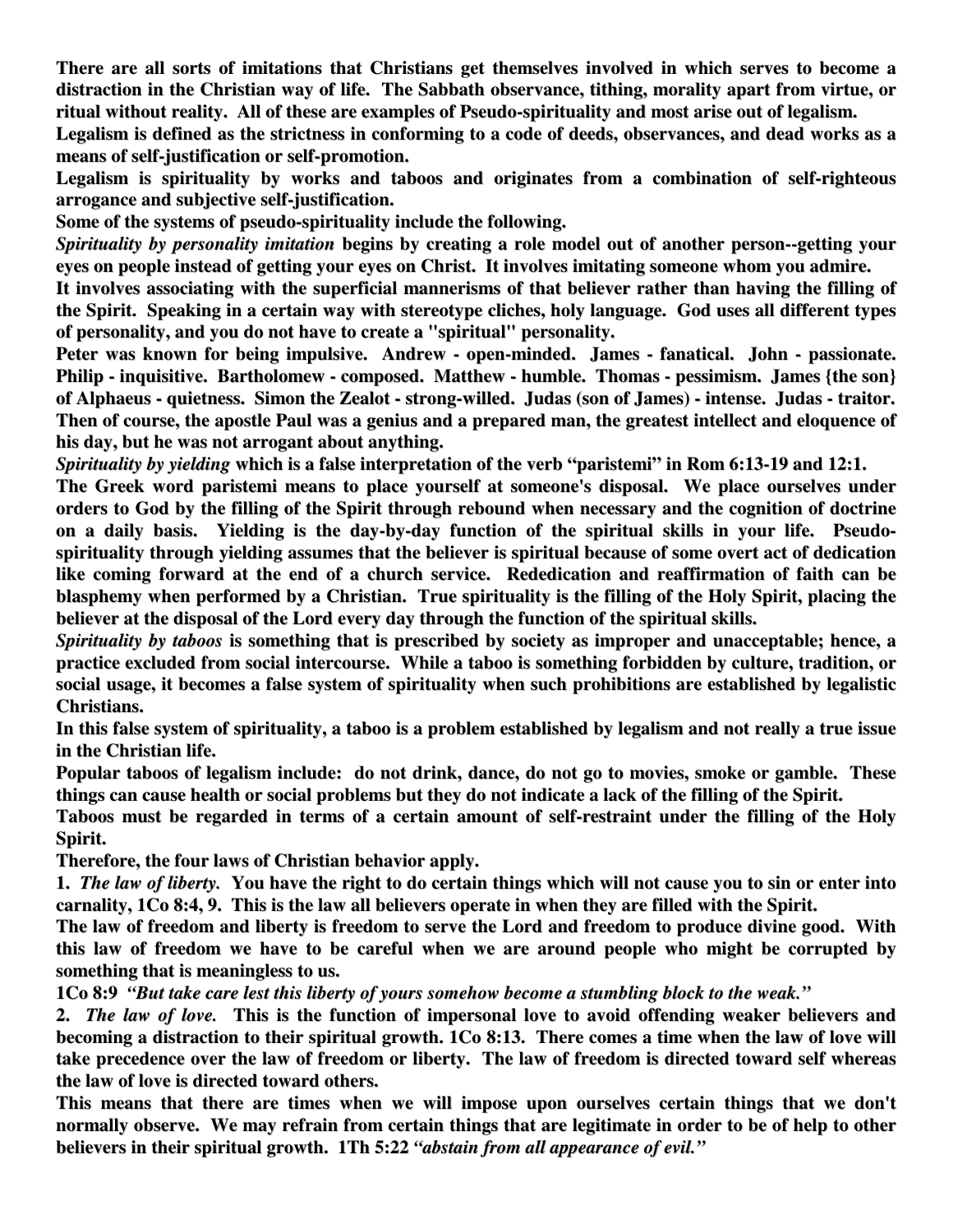**2Co 6:3** *"Give no cause for offense in anything, in order that the ministry be not discredited,"*

**3.** *The law of expediency* **is directed toward the unbeliever, 1Co 9:18ff. The believer avoids doing certain things so that the unbeliever is not prevented from seeing the true issue of Christ.**

**In the interest of witnessing for Christ, the believer refrains from doing certain things because they prevent the unbeliever from seeing the true issue in salvation--to believe in Christ for salvation. 1Co 9:18ff. The law of expediency says make an issue out of the Gospel and nothing else.**

**4.** *The law of supreme sacrifice* **is the highest law of Christian behavior. It sometimes requires the** believer to forsake even normal living and legitimate function in life, in order to serve our Lord in a **special capacity, 1Co 9:1-15. This is a law where the believer sets aside normal and legitimate functions of life to progress the plan of God.**

These laws are not taboos which reject the enabling power of the Holy Spirit inside the Pre-designed Plan of God. Taboos reject the doctrine that the Christian way of life is a supernatural way of life, and **therefore, demands a supernatural means of execution.**

**Taboos ignore the principle that spiritual skills must precede production skills for the performance of divine good.**

Taboos ignore the fact that no two believers have attained the same status of spiritual growth; therefore, **there are differences of modus operandi among believers.**

**Another system of false spirituality is** *spirituality by respectability* **which is the false contention that a believer is spiritual because his sins are more respectable than the sins of someone else.**

**This is arrogant self-righteousness involved in arrogant self-vindication or self-justification of one's own** sins while condemning the sins of others. This is the story of, not the prodigal son, but the his elder brother. After the prodigal son came back and rebounded and was restored by his father we see in Luk 15:28 "But he became angry, and was not willing to go in; and his Father came out and {began} entreating *him."*

**The believer who is arrogant hates to see other believers prosper.**

The believer who is humble and has true humility is delighted to see other people successful and make it. **When you cannot stand to see other people prosper and become successful then you're in trouble.**

**The older brother was jealous and he became angry because his Father had treated his younger brother in grace and therefore he sulked and would not go into the house.**

In fact, his Father came out and begged him to come in. God's attitude when believers have rebounded is **to forgive them.**

**God the Father entreats us to have compassion on other believers, that's grace orientation. Compassion is a gracious system of thinking.**

**God will never fail to be compassionate toward us.**

**Lam 3:22-23,** *"The Lord's lovingkindnesses indeed never cease, For His compassions never fail. They are new every morning; Great is Thy faithfulness."*

**Even if a person is under divine discipline, the divine attitude is one of restoration and compassion.**

We can become a legalist and become involved with all of the subtle legalistic teachings that are being **peddled today or we can learn the value of grace orientation and compassion.**

The Lord has not called you to give up things and sacrifice for Him, He has called you to grow in his **grace and knowledge and be gracious and compassionate toward others.**

Mat 9:13 "But go and learn what {this} means, 'I desire compassion, and not sacrifice,' for I did not come to *call the righteous, but sinners."*

**We should have the same mental attitude of grace which was manifested by The Lord Jesus Christ.**

The older brother failed to see that he was a sinner, and he also failed to understand that God has **provided salvation for all sinners who truly repent. What the older brother did not think he needed** (repentance and salvation) he resisted and resented in others, and thus he could not, he would not share **in the celebration.**

**His self-righteousness is such that he expects, and even demands God's approval and blessings.**